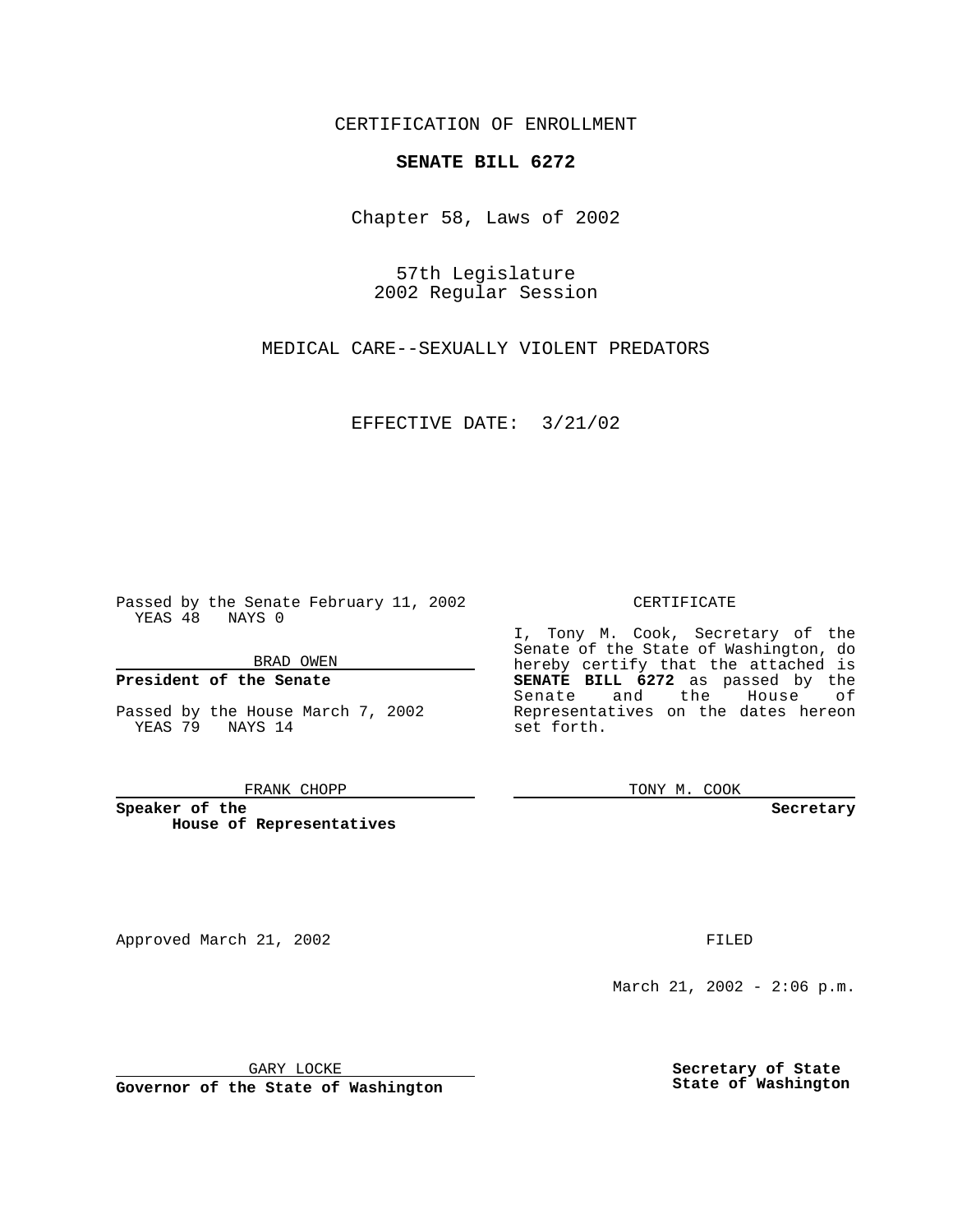# **SENATE BILL 6272** \_\_\_\_\_\_\_\_\_\_\_\_\_\_\_\_\_\_\_\_\_\_\_\_\_\_\_\_\_\_\_\_\_\_\_\_\_\_\_\_\_\_\_\_\_\_\_

\_\_\_\_\_\_\_\_\_\_\_\_\_\_\_\_\_\_\_\_\_\_\_\_\_\_\_\_\_\_\_\_\_\_\_\_\_\_\_\_\_\_\_\_\_\_\_

Passed Legislature - 2002 Regular Session

### **State of Washington 57th Legislature 2002 Regular Session**

**By** Senators Long, Hargrove and Costa; by request of Department of Social and Health Services

Read first time 01/14/2002. Referred to Committee on Human Services & Corrections.

 AN ACT Relating to contracting for medical care services under chapter 71.09 RCW; amending RCW 71.09.020; adding a new section to chapter 71.09 RCW; and declaring an emergency.

BE IT ENACTED BY THE LEGISLATURE OF THE STATE OF WASHINGTON:

 NEW SECTION. **Sec. 1.** A new section is added to chapter 71.09 RCW to read as follows:

 (1) Notwithstanding any other provisions of law, the secretary may enter into contracts with health care practitioners, health care facilities, and other entities or agents as may be necessary to provide basic medical care to residents. The contracts shall not cause the termination of classified employees of the department rendering the services at the time the contract is executed.

 (2) In contracting for services, the secretary is authorized to provide for indemnification of health care practitioners who cannot obtain professional liability insurance through reasonable effort, from liability on any action, claim, or proceeding instituted against them arising out of the good faith performance or failure of performance of services on behalf of the department. The contracts may provide that for the purposes of chapter 4.92 RCW only, those health care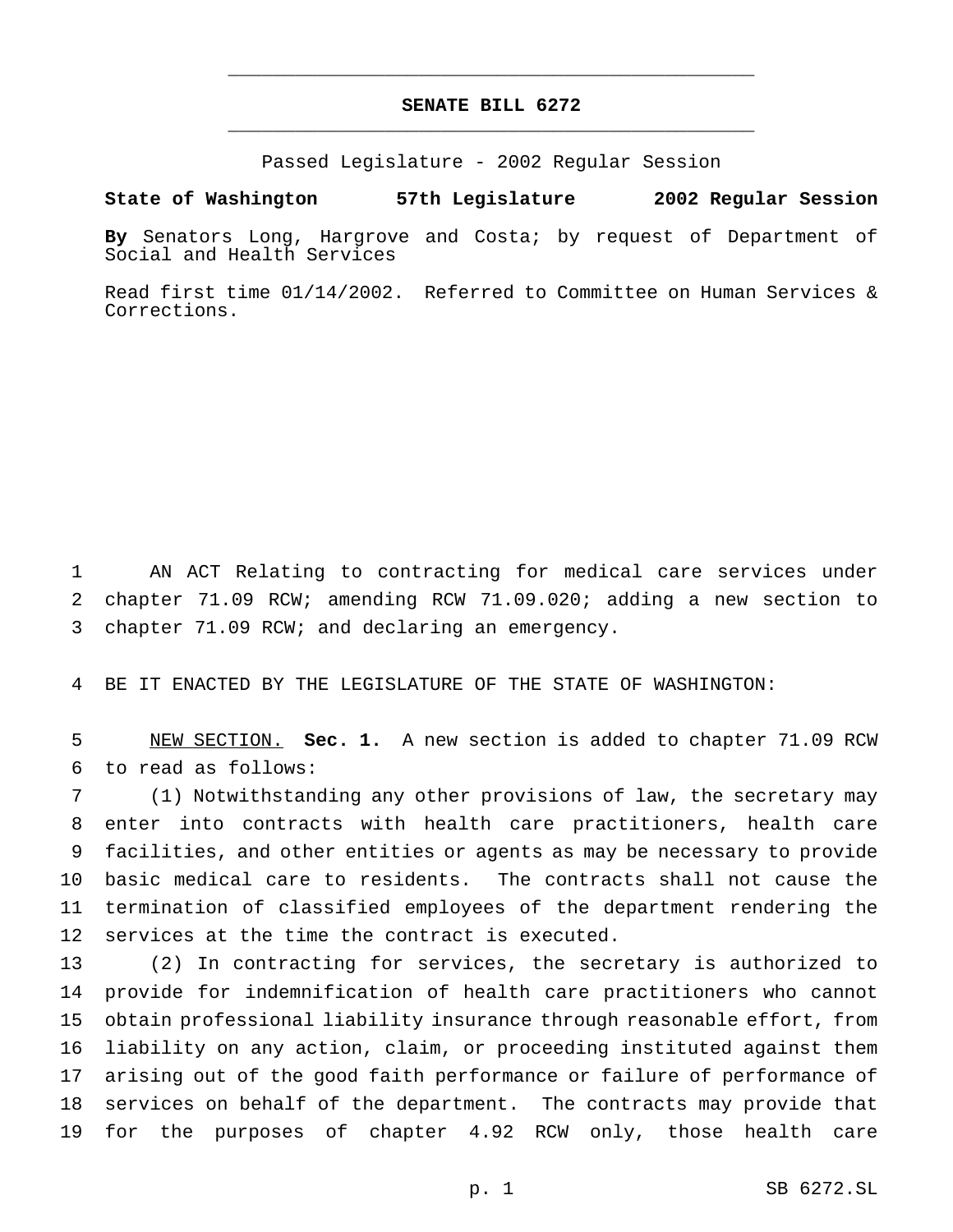practitioners with whom the department has contracted shall be considered state employees.

 **Sec. 2.** RCW 71.09.020 and 2001 2nd sp.s. c 12 s 102 are each amended to read as follows:

 Unless the context clearly requires otherwise, the definitions in this section apply throughout this chapter.

 (1) "Department" means the department of social and health services.

9 (2) "Health care facility" means any hospital, hospice care center, licensed or certified health care facility, health maintenance organization regulated under chapter 48.46 RCW, federally qualified health maintenance organization, federally approved renal dialysis 13 center or facility, or federally approved blood bank.

 (3) "Health care practitioner" means an individual or firm licensed 15 or certified to engage actively in a regulated health profession.

 (4) "Health care services" means those services provided by health professionals licensed pursuant to RCW 18.120.020(4).

 (5) "Health profession" means those licensed or regulated professions set forth in RCW 18.120.020(4).

 (6) "Less restrictive alternative" means court-ordered treatment in a setting less restrictive than total confinement which satisfies the conditions set forth in RCW 71.09.092.

 $((+3))$   $(7)$  "Likely to engage in predatory acts of sexual violence if not confined in a secure facility" means that the person more probably than not will engage in such acts if released unconditionally from detention on the sexually violent predator petition. Such likelihood must be evidenced by a recent overt act if the person is not totally confined at the time the petition is filed under RCW 71.09.030.  $((+4))$   $(8)$  "Mental abnormality" means a congenital or acquired condition affecting the emotional or volitional capacity which predisposes the person to the commission of criminal sexual acts in a degree constituting such person a menace to the health and safety of others.

  $((\frac{1}{5})$   $(9)$  "Predatory" means acts directed towards: (a) Strangers; (b) individuals with whom a relationship has been established or promoted for the primary purpose of victimization; or (c) persons of casual acquaintance with whom no substantial personal relationship exists.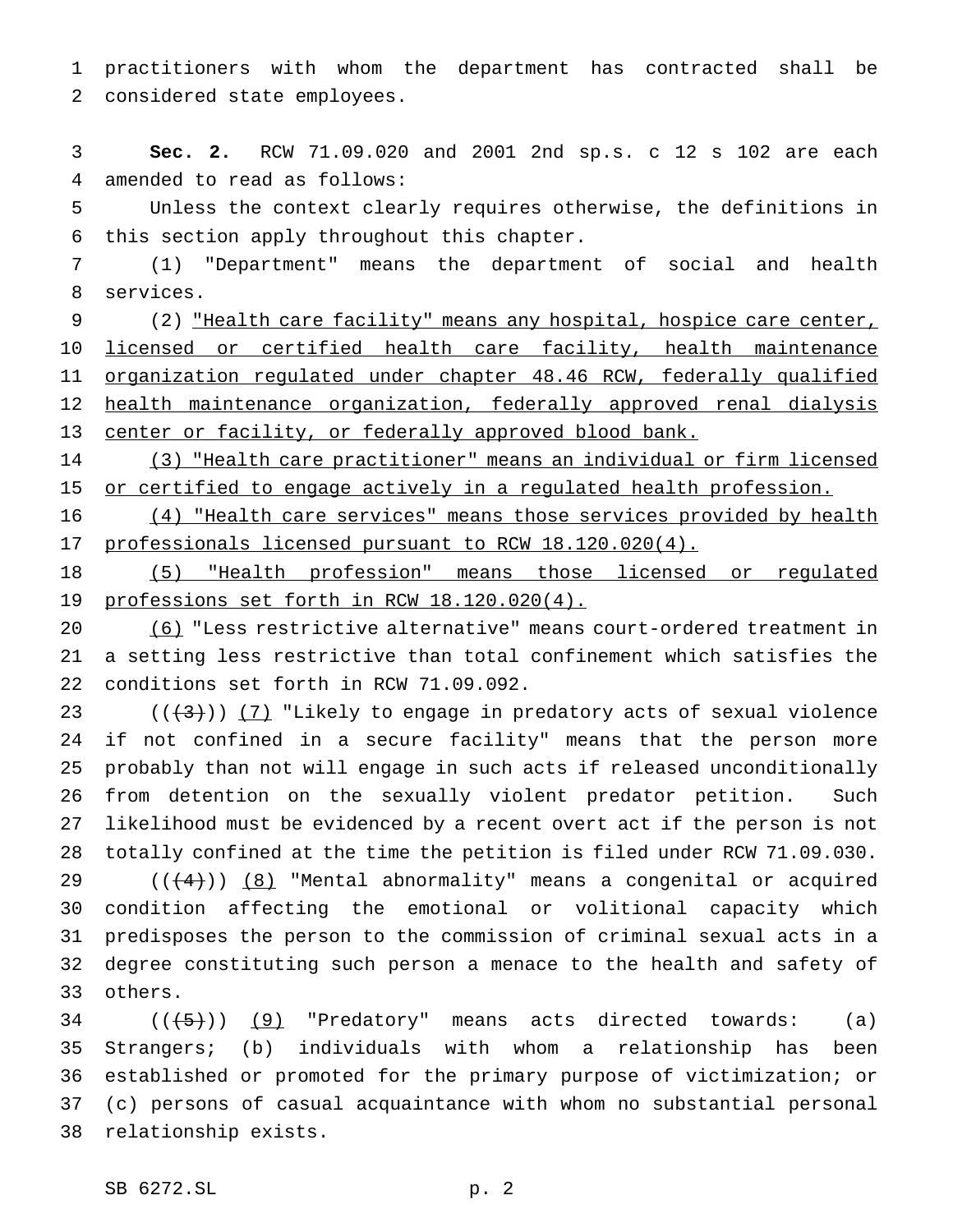(( $(6)$ )) (10) "Recent overt act" means any act or threat that has either caused harm of a sexually violent nature or creates a reasonable apprehension of such harm in the mind of an objective person who knows of the history and mental condition of the person engaging in the act.

 $((+7))$   $(11)$  "Risk potential activity" or "risk potential facility" means an activity or facility that provides a higher incidence of risk to the public from persons conditionally released from the special commitment center. Risk potential activities and facilities include: Public and private schools, school bus stops, licensed day care and licensed preschool facilities, public parks, publicly dedicated trails, sports fields, playgrounds, recreational and community centers, churches, synagogues, temples, mosques, and public libraries.

13  $((\{8\}) \ (12)$  "Secretary" means the secretary of social and health services or the secretary's designee.

 $((+9))$   $(13)$  "Secure facility" means a residential facility for persons civilly confined under the provisions of this chapter that includes security measures sufficient to protect the community. Such facilities include total confinement facilities, secure community transition facilities, and any residence used as a court-ordered placement under RCW 71.09.096.

21 ((<del>(10)</del>)) (14) "Secure community transition facility" means a residential facility for persons civilly committed and conditionally released to a less restrictive alternative under this chapter. A secure community transition facility has supervision and security, and either provides or ensures the provision of sex offender treatment services. Secure community transition facilities include but are not limited to the facilities established pursuant to RCW 71.09.250 and any community-based facilities established under this chapter and operated by the secretary or under contract with the secretary.

 $((+11))$   $(15)$  "Sexually violent offense" means an act committed on, before, or after July 1, 1990, that is: (a) An act defined in Title 9A RCW as rape in the first degree, rape in the second degree by forcible compulsion, rape of a child in the first or second degree, statutory rape in the first or second degree, indecent liberties by forcible compulsion, indecent liberties against a child under age fourteen, incest against a child under age fourteen, or child molestation in the first or second degree; (b) a felony offense in effect at any time prior to July 1, 1990, that is comparable to a sexually violent offense as defined in (a) of this subsection, or any federal or out-of-state